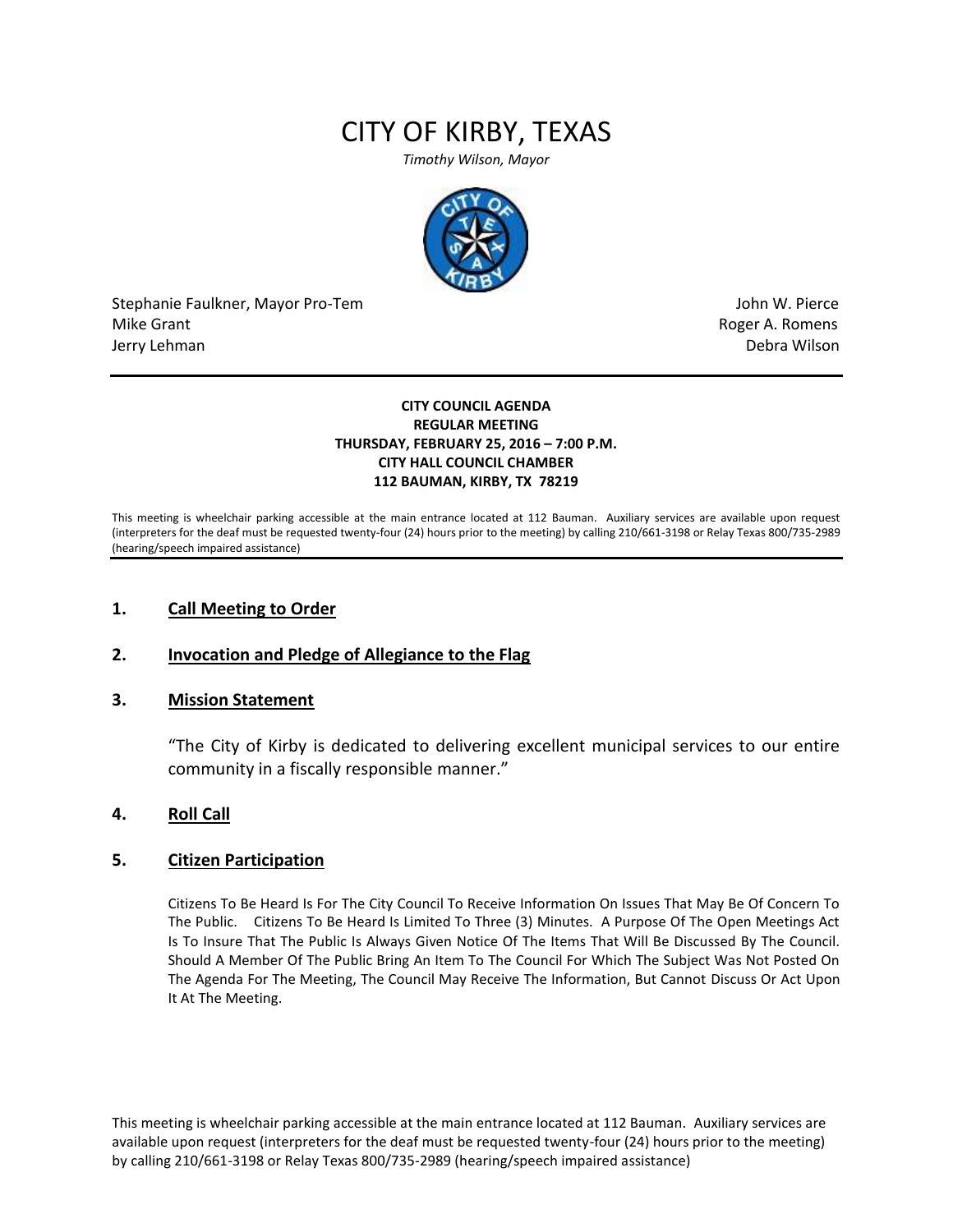# **6. Consent Agenda**

- a. Regular Meeting Minutes February 11, 2016
- b. Discussion And Possible Action To Consider Ordinance No. O-2016-783 Repealing All Ordinances Relating To Solid Waste Collection And Awarding A Contract for Solid Waste Collection And Disposal And Recycling Services Within The city Of Kirby, And Authorizing The Mayor To Execute The Contract. This Is The Second Reading.

# **7. Presentations**

a. Water Department Costs Estimates – Roger Aguillon, Director of Public Works

# **8. Discussion And Possible Action**

- a. Discussion And Possible Action To Remove Norma Hamby From the Parks And Recreation Committee
- b. Discussion And Possible Action On Entering Into Agreements With Vigilant Solutions, Inc. And Electronic Cash Systems Regarding Warrant Collections And Fees Charged By Related Vendors
- c. Discussion And Possible Action To Consider Resolution No. R-2016-668 Authorizing The City Manager To Submit An Application For Funding From The PY 2016 Allocation Of Bexar County's Community Development Block Grant (CDBG) Program
- d. Discussion And Possible Action Regarding A Plan For Operation Of The Municipal Swimming Pool
- e. Discussion And Possible Action To Approve Adopt-A-Spot Program Guidelines
- f. Discussion And Possible Action Regarding Future Plans For Donated Property On Binz Engleman Road
- g. Discussion And Possible Action To Approve An Interlocal Agreement Between VIA Metropolitan Transit And City Of Kirby
- h. Discussion And Possible Action To Consider Permanent "No Parking" on Starfire

This meeting is wheelchair parking accessible at the main entrance located at 112 Bauman. Auxiliary services are available upon request (interpreters for the deaf must be requested twenty-four (24) hours prior to the meeting) by calling 210/661-3198 or Relay Texas 800/735-2989 (hearing/speech impaired assistance)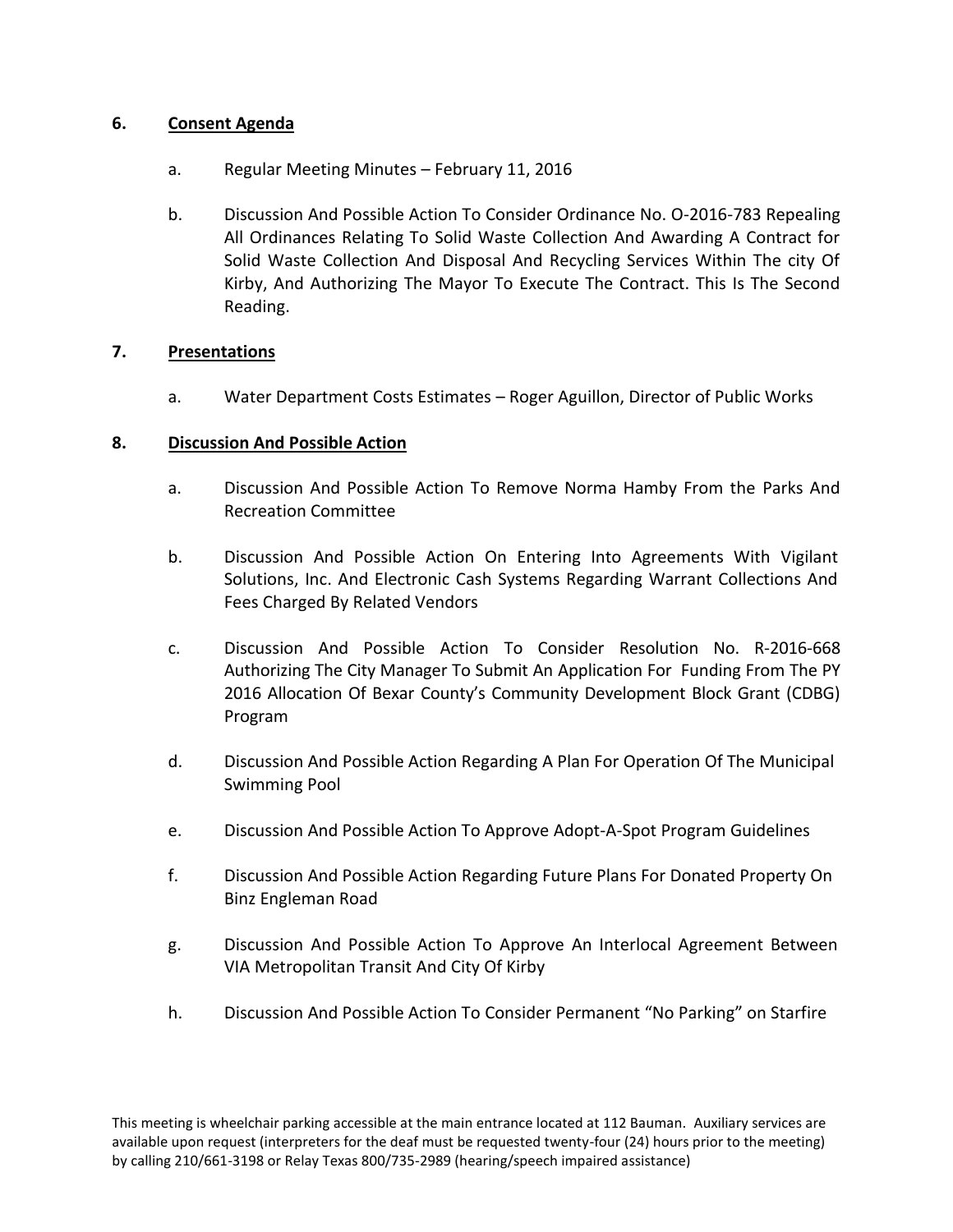- i. Discussion And Possible Action To Approve A Ground Lease Between Bexar County And City Of Kirby For The Purpose Of Establishing A Jointly Used Facility for Animal Care Services
- j. Discussion And Possible Action On Resolution No. R-2016-669 Regarding An Advanced Funding Agreement Between The City Of Kirby And The Texas Department Of Transportation (TXDOT) For A Hike And Bike Trail In Friendship Park
- k. Discussion And Possible Action On Resolution No. R-2016-670 Regarding An Advanced Funding Agreement Between The City Of Kirby And The Texas Department Of Transportation (TXDOT) For Reconstruction Of Binz Engleman Road
- l. Discussion And Possible Action On City Of Kirby Employee Personnel Policies
- m. Discussion And Possible Action On City Of Kirby Employee Pay Scale

# **9. Department Updates**

- a. Administration
- b. Public Works
- c. Finance
- d. Fire
- e. Police
- f. Animal Control

# **10. Requests and Announcements**

a. Requests By Mayor And Council Members For Items To Be Placed On Future City Council Agendas And Announcements On City Events/Community Interests

# **11. Adjournment**

 Monique L. Vernon City Manager

\_\_\_\_\_\_\_\_\_\_\_\_\_\_\_\_\_\_\_\_\_\_\_\_\_\_\_

Patty Cox, TRMC City Secretary

\_\_\_\_\_\_\_\_\_\_\_\_\_\_\_\_\_\_\_\_\_\_